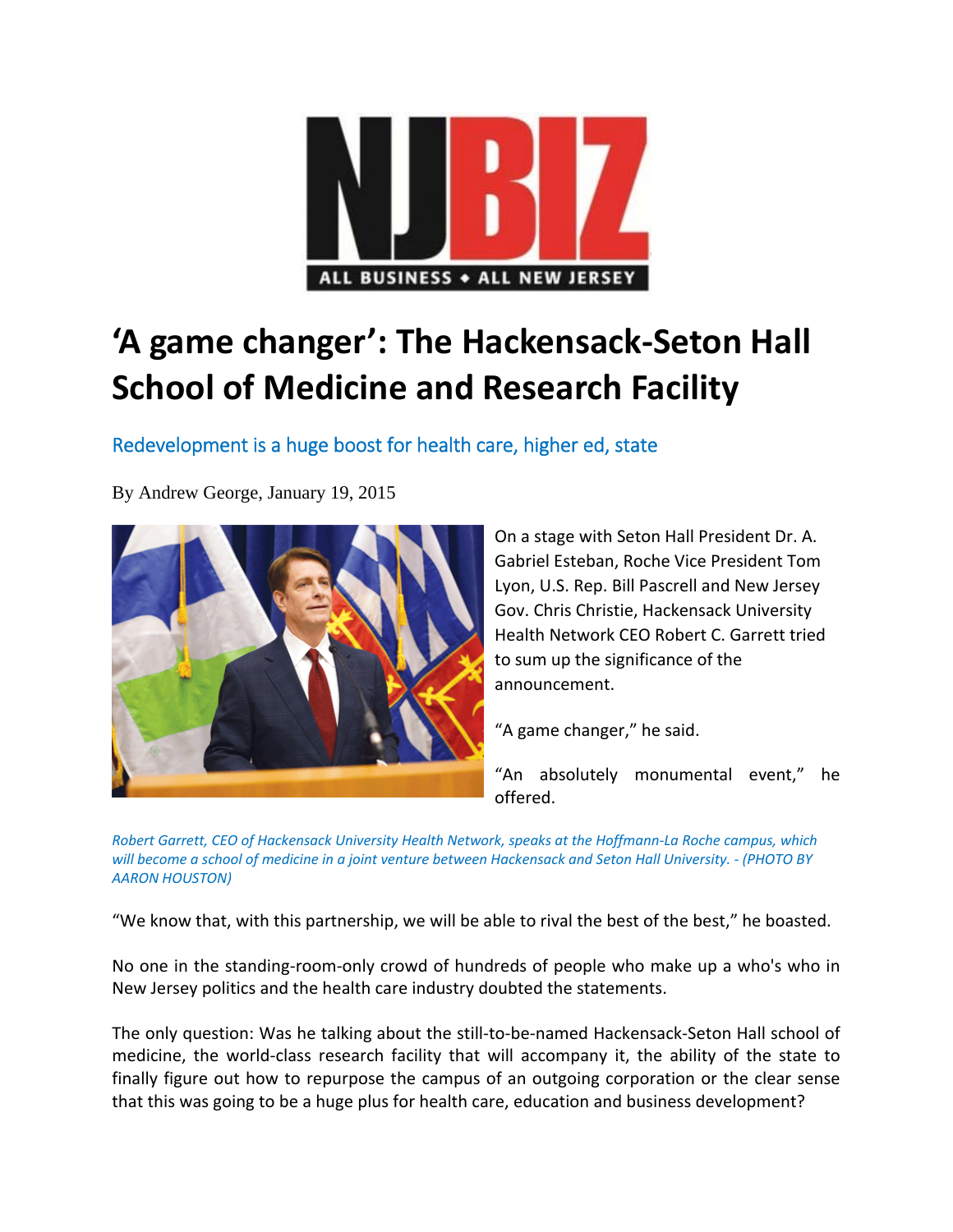What was clear: The announcement was worth celebrating.

"This is a great day for everybody here," U.S. Rep. Bill Pascrell (D‐Paterson) said. "You can feel the electricity. New Jersey needs days like this."

They bring a better future, Christie said.

"We know that by continuing to grow our academic core, we will grow our economic core as well," he said.

The future school will be the anchor tenant of the 119‐acre property that's situated approximately 5 miles from both Hackensack and Seton Hall.

Project organizers aim to make the school a conduit for a world‐class research facility that will attract researchers and pharmaceutical companies of all sizes to the campus.

Officials hope the inaugural class of approximately 125 to 150 students can enter in the fall of 2017; the official name of the institution has yet to be determined.

It is too soon to know just how many jobs will be created because of the vast scope of the project, but Hackensack and Seton Hall officials said the school alone could create 400 to 500 jobs. Hundreds of other jobs could also be created through the other outlets on the campus, both said.

The developer of the project, to be selected by Roche, has not been announced, but those same officials said it has been made clear by Roche that the medical school will get favorable lease terms as well as a large say in how the rest of the campus is developed.

Hackensack and Seton Hall, which will share all capital costs 50‐50, figure to invest "hundreds of millions of dollars in the first 10 years" to get things going, Hackensack officials said.

Garrett said the partnership plans on working with the Economic Development Authority to explore all funding avenues.

Though the Hackensack‐Seton Hall venture will be the state's first private medical school, Christie noted that it follows the lead of other successful partnerships, such as the Cooper Medical School of Rowan University in Camden and the Rutgers‐UMDNJ merger.

The school will offer programs in numerous disciplines, but will have an emphasis on producing doctors in areas of acute need (primary care, general surgery, OB/GYN) in an effort to combat the projected shortfall of doctors in New Jersey and around the country.

Physicians and other health officials from the announced merger of Hackensack‐Meridian Health Network will be a large part of the faculty. And while Hackensack University Medical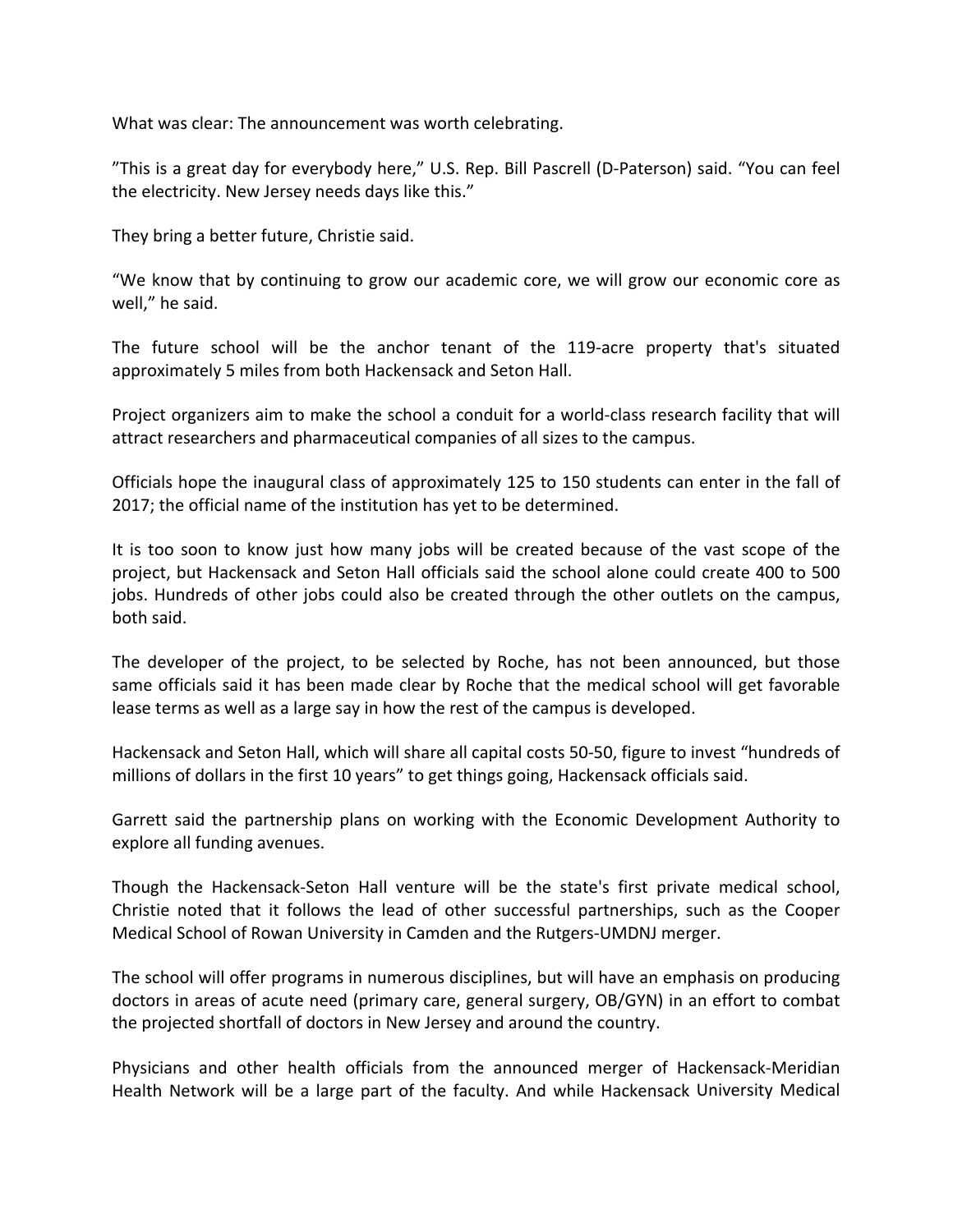Center figures to be the most heavily represented (due to its size and proximity to the location), officials from all 11 of the hospitals in the still-being-approved merger will be used. All 11 entities will become teaching hospitals.

Seton Hall is working on plans to relocate its School of Nursing and its School of Applied Medical Sciences to the facility.

This includes its programs in Physician Assistance, Athletic Training, Occupational Therapy, Physical Therapy, Speech and Language Pathology along with a Master's in Health Administration and a Ph.D. in Health Sciences (research).

The move, still being worked on, would open up more space on the school's main South Orange campus and also open up more room in its programs.

"If I had the space, I could increase enrollment in our allied health programs by 20 percent without any dip in the level of admissions," Esteban previously told NJBIZ.

Creating a world-class research facility is a main goal  $-$  one made possible by the millions of dollars of state‐of‐the‐art and ready‐to‐go research rooms already on the campus, thanks to Roche's more than 80 years at the site.

Garrett said he is hopeful that both big and little pharma companies in the state will be encouraged to participate and collaborate. And he would welcome working with more universities, as well, noting Hackensack already collaborates in research with Georgetown, a school he indicated would have interest in relocating some researchers to the area.

In addition to creating space for research, parts of the property likely will be developed for housing and a hotel, as well as some small retail.

The involved parties will look toward the spring to sign a definitive agreement and then, while construction begins to retrofit the existing facilities and potentially build some others, the groups will work to obtain the necessary accreditations to open a school  $-$  a process that figures to last at least a year, into summer 2016.

At the same time, the parties involved will be working on setting up the logistics of the school: hiring a dean and a preclinical faculty, developing a curriculum and all things associated with student life, including selecting the first class.

"I think we're on course," Pascrell said. "I think this is a plus‐plus for all of us."

**E‐mail to:** andrewg@njbiz.com **On Twitter:** @andrgeorge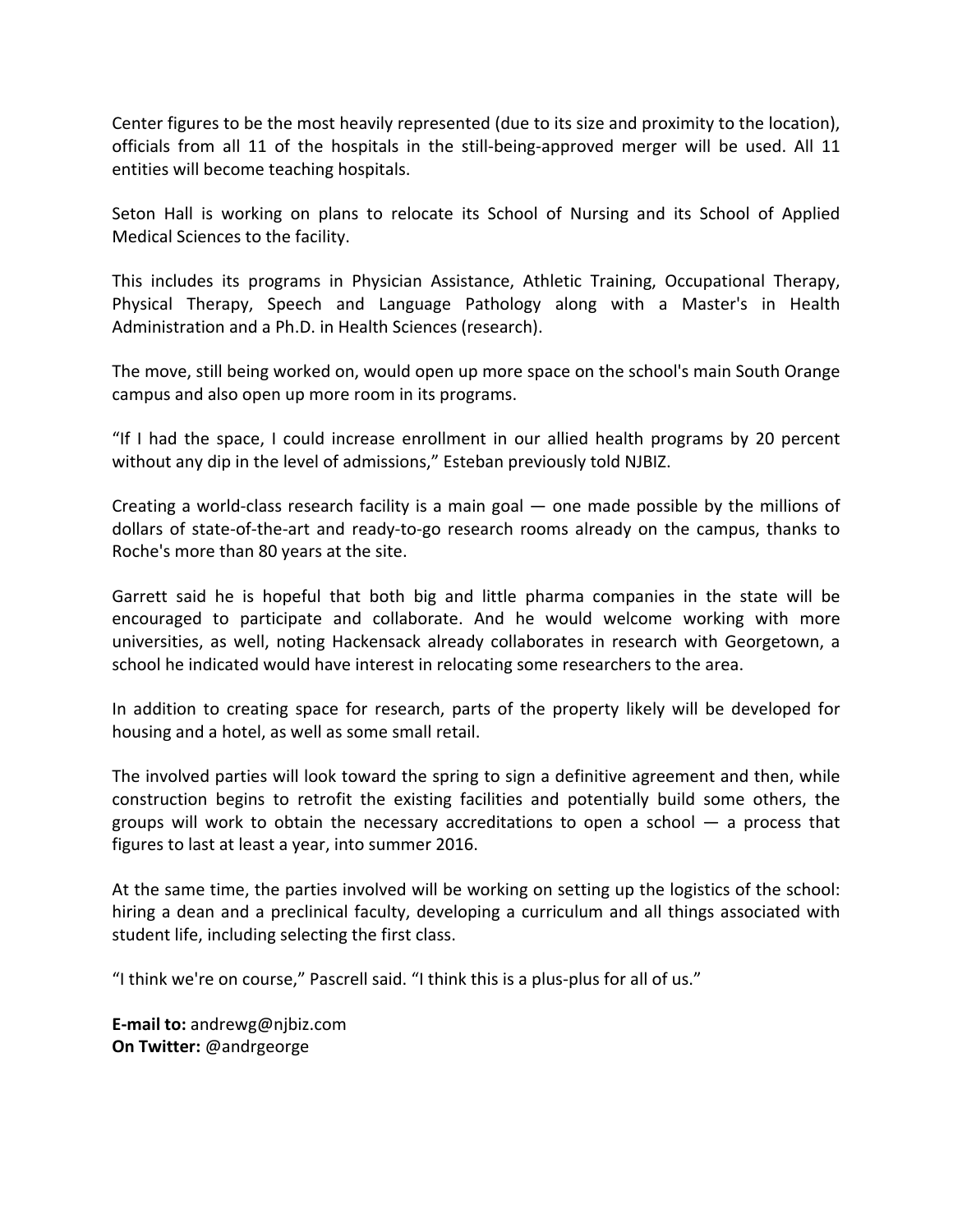#### **Health care industry reacts to news of medical school**

Health care experts statewide welcomed the news that New Jersey is on track to get a new medical school:

## **Ray Saputelli**, executive vice president *New Jersey Academy of Family Physicians*

"We are encouraged that this new medical school will have a social conscience and focus on New Jersey's future workforce demands, especially our acute need for primary care specialties, which traditionally includes family medicine, general internal medicine and general pediatrics."

#### **Betsy Ryan**, chief executive *New Jersey Hospital Association*

"This new venture also illustrates how important health care is to the New Jersey economy. Its location in the former Roche campus will fill a void in that community and provide a much‐ needed economic boost. The Association of American Medical Colleges reports that New Jersey teaching hospitals and medical schools had a total economic impact of more than \$15.4 billion, with nearly 95,000 jobs directly and indirectly attributable to New Jersey's medical schools and teaching hospitals."

#### **Dean J. Paranicas**, chief executive *HealthCare Institute of New Jersey*

"This is a win/win for all involved. It benefits the economy of the state, medical education, the health care community, the life sciences community and, most important, ultimately, patients. It will certainly reinforce New Jersey's leadership in the life sciences and in our view is further evidence that New Jersey remains the medicine chest of the world."

### **Christine Stearns**, VP health, legal affairs *New Jersey Business & Industry Association*

"A great health care delivery system is certainly something the employer community needs. We want the highest quality care, and the most efficient care, and having well-trained physicians is one component of a great health care system.

"A healthy workforce is important to employers. It impacts their ability to operate a business and also contributes to the quality of life, which is important to employers and companies looking to locate in the state."

## **John Sarno**, president *Employers Association of New Jersey*